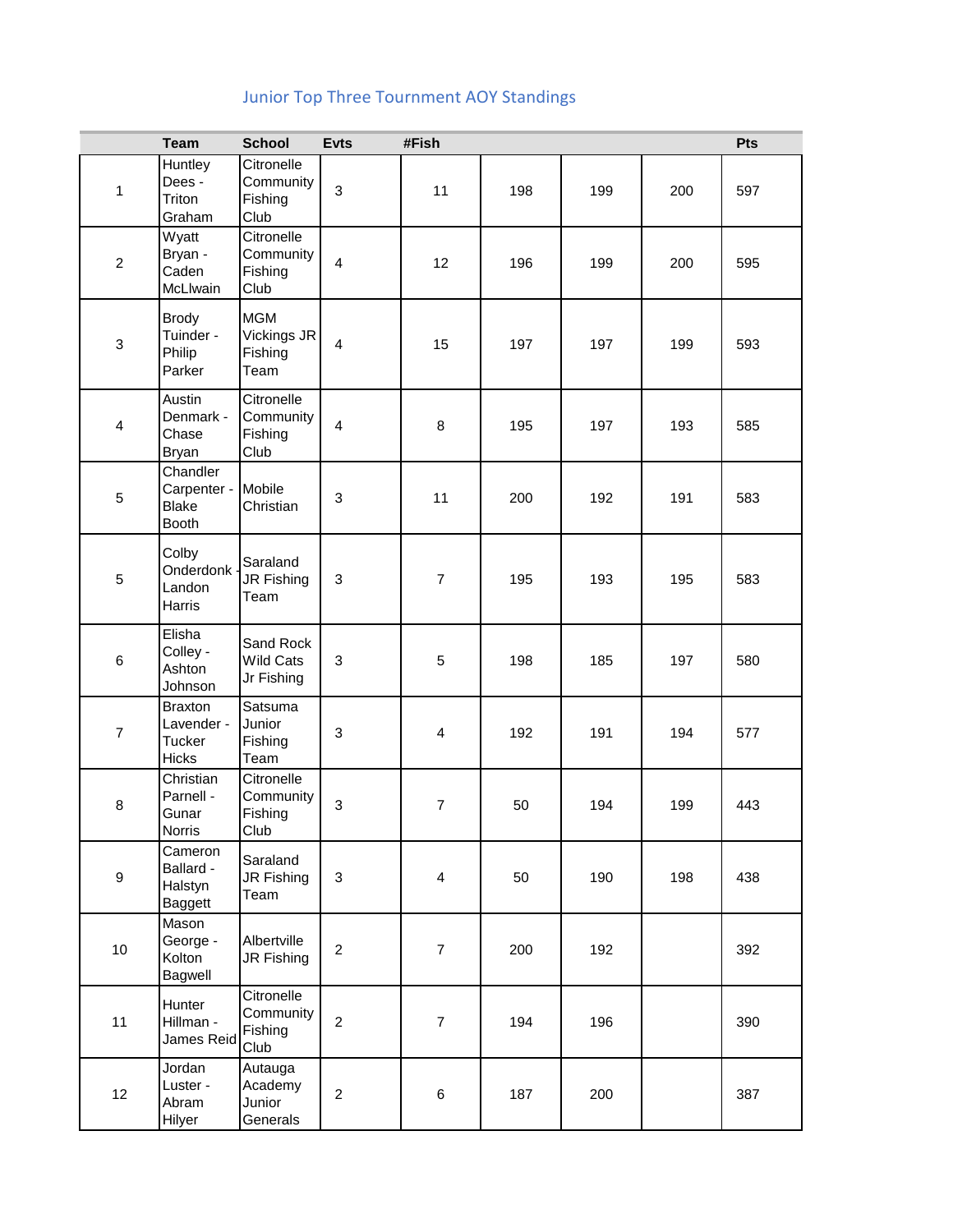| 13 | Ford<br>Hallman -<br><b>Brantley</b><br>Hallman | Autauga<br>Academy<br>Junior<br>Generals     | $\overline{c}$ | $6\phantom{1}6$ | 190 | 192 |    | 382 |
|----|-------------------------------------------------|----------------------------------------------|----------------|-----------------|-----|-----|----|-----|
| 14 | Noah<br>Perkins -<br>Caden<br>Richardson        | Citronelle<br>Community<br>Fishing<br>Club   | $\mathbf{3}$   | 1               | 193 | 50  | 50 | 293 |
| 15 | Joshua<br>Evans -<br>Jaxon<br>Young             | <b>MGM</b><br>Vickings JR<br>Fishing<br>Team | $\mathbf{3}$   | $\overline{4}$  | 50  | 189 | 50 | 289 |
| 16 | <b>Brodie</b><br>George -<br>Matthew<br>Warren  | Satsuma<br>Junior<br>Fishing<br>Team         | $\overline{2}$ | $\overline{2}$  | 50  | 197 |    | 247 |
| 17 | Michael<br>Maynor -<br>Andrew<br>Graves         | Hewitt<br>Junior<br>Bassin                   | $\overline{c}$ | 5               | 193 | 50  |    | 243 |
| 18 | Evan<br>Hilliard -<br>Huntley<br>Kirksey        | Saraland<br>JR Fishing<br>Team               | $\overline{c}$ | 1               | 191 | 50  |    | 241 |
| 19 | Ryann<br>McCay -<br>Ethan<br>Baumgartn<br>er    | <b>MGM</b><br>Vickings JR<br>Fishing<br>Team | $\overline{c}$ | 1               | 50  | 189 |    | 239 |
| 20 | <b>Brady</b><br>McCamy -<br>Hunter<br>Smith     | Albertville<br>JR Fishing                    | $\overline{c}$ | $\overline{c}$  | 50  | 186 |    | 236 |
| 21 | <b>Brodie</b><br>George -<br>Hayden<br>Johnson  | Satsuma<br>Junior<br>Fishing<br>Team         | 1              | 5               | 200 |     |    | 200 |
| 22 | Landon<br>Loper -<br>Tanner<br>Stokley          | <b>MGM</b><br>Vickings JR<br>Fishing<br>Team | $\mathbf{1}$   | $\mathbf{3}$    | 199 |     |    | 199 |
| 23 | Hunter<br>Hillman -<br>Noah<br>Perkins          | Citronelle<br>Community<br>Fishing<br>Club   | $\mathbf{1}$   | $\sqrt{5}$      | 198 |     |    | 198 |
| 24 | Kelby<br>Graham -<br>Griffin<br>Turner          | Sylvania Jr<br>Fishing<br>Team               | $\mathbf{1}$   | $\mathbf{1}$    | 197 |     |    | 197 |
| 25 | Eathan<br>Bailey -<br>Lucas<br>Elkins           | Valley<br>Head JR<br>Fishing                 | 1              | $\sqrt{5}$      | 195 |     |    | 195 |